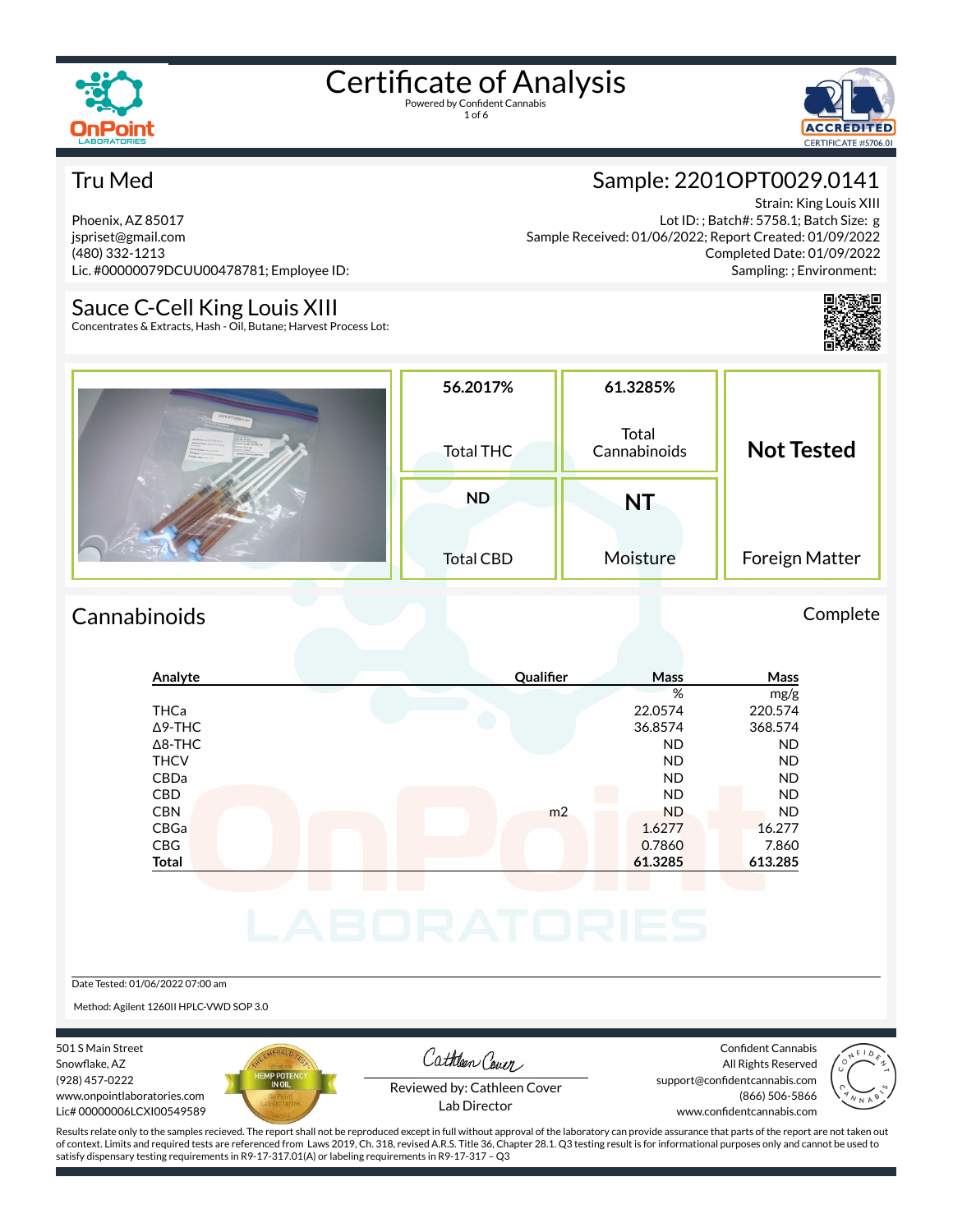

2 of 6



Strain: King Louis XIII

Sample: 2201OPT0029.0141

Sample Received: 01/06/2022; Report Created: 01/09/2022

Lot ID: ; Batch#: 5758.1; Batch Size: g

Completed Date: 01/09/2022 Sampling: ; Environment:

#### Tru Med

Phoenix, AZ 85017 jspriset@gmail.com (480) 332-1213 Lic. #00000079DCUU00478781; Employee ID:

#### Sauce C-Cell King Louis XIII Concentrates & Extracts, Hash - Oil, Butane; Harvest Process Lot:

#### Microbials Pass



| <b>Units</b>                  | <b>Status</b>                                                                                                                                                                                                                   |
|-------------------------------|---------------------------------------------------------------------------------------------------------------------------------------------------------------------------------------------------------------------------------|
| CFU/g                         |                                                                                                                                                                                                                                 |
| <b>ND</b>                     | Pass                                                                                                                                                                                                                            |
| <b>ND</b><br><b>ND</b>        | Pass<br>Pass                                                                                                                                                                                                                    |
|                               |                                                                                                                                                                                                                                 |
|                               |                                                                                                                                                                                                                                 |
|                               |                                                                                                                                                                                                                                 |
|                               |                                                                                                                                                                                                                                 |
|                               |                                                                                                                                                                                                                                 |
|                               |                                                                                                                                                                                                                                 |
|                               |                                                                                                                                                                                                                                 |
|                               |                                                                                                                                                                                                                                 |
|                               |                                                                                                                                                                                                                                 |
|                               |                                                                                                                                                                                                                                 |
|                               |                                                                                                                                                                                                                                 |
|                               |                                                                                                                                                                                                                                 |
|                               |                                                                                                                                                                                                                                 |
|                               |                                                                                                                                                                                                                                 |
|                               |                                                                                                                                                                                                                                 |
|                               |                                                                                                                                                                                                                                 |
|                               |                                                                                                                                                                                                                                 |
|                               |                                                                                                                                                                                                                                 |
|                               |                                                                                                                                                                                                                                 |
|                               |                                                                                                                                                                                                                                 |
| LABORATORIES                  |                                                                                                                                                                                                                                 |
|                               |                                                                                                                                                                                                                                 |
|                               |                                                                                                                                                                                                                                 |
|                               |                                                                                                                                                                                                                                 |
|                               |                                                                                                                                                                                                                                 |
|                               |                                                                                                                                                                                                                                 |
| Confident Cannabis            |                                                                                                                                                                                                                                 |
| All Rights Reserved           |                                                                                                                                                                                                                                 |
| support@confidentcannabis.com |                                                                                                                                                                                                                                 |
| (866) 506-5866                | N N A                                                                                                                                                                                                                           |
|                               |                                                                                                                                                                                                                                 |
|                               | www.confidentcannabis.com<br>Results relate only to the samples recieved. The report shall not be reproduced except in full without approval of the laboratory can provide assurance that parts of the report are not taken out |

of context. Limits and required tests are referenced from Laws 2019, Ch. 318, revised A.R.S. Title 36, Chapter 28.1. Q3 testing result is for informational purposes only and cannot be used to satisfy dispensary testing requirements in R9-17-317.01(A) or labeling requirements in R9-17-317 – Q3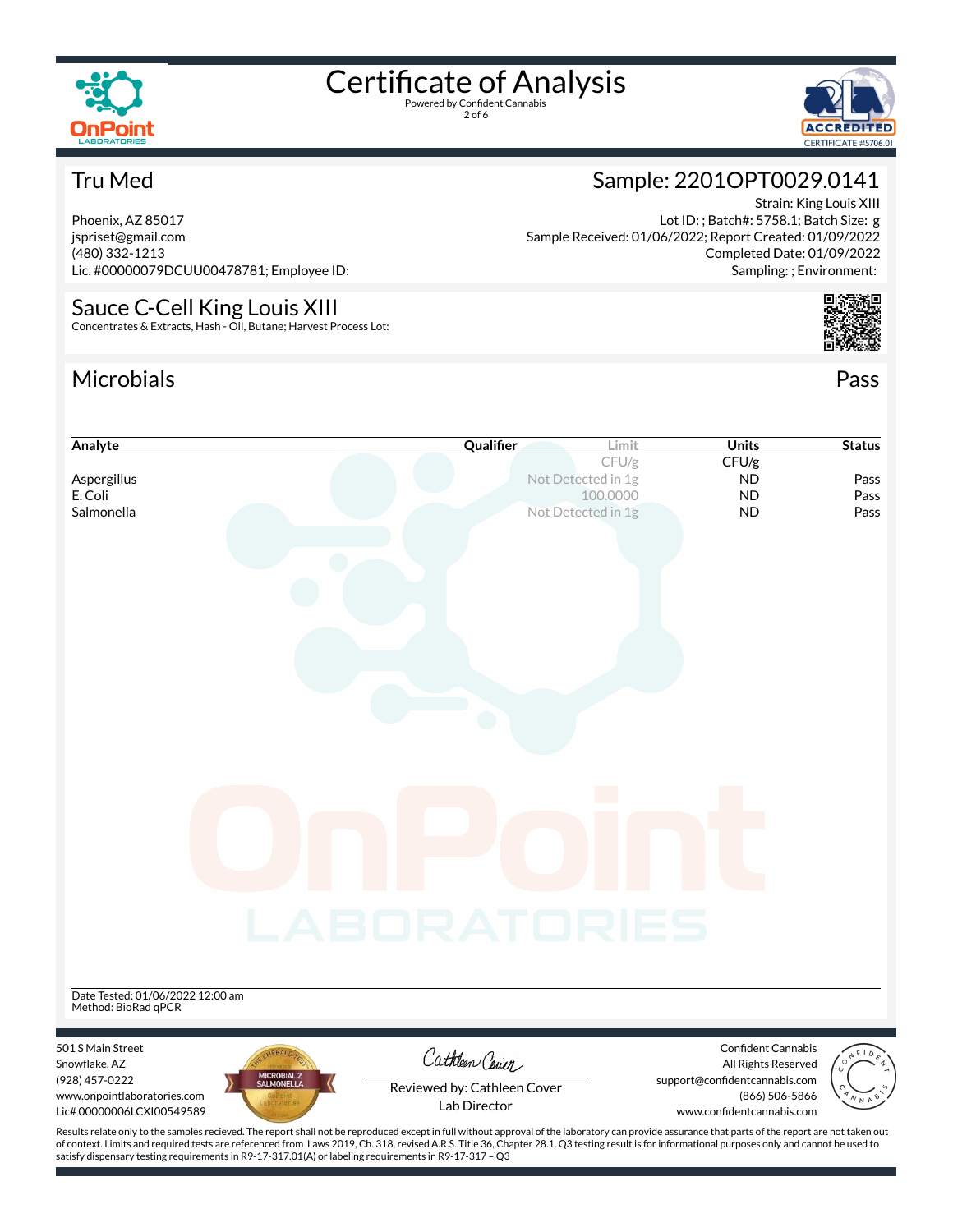

3 of 6



#### Tru Med

Phoenix, AZ 85017 jspriset@gmail.com (480) 332-1213 Lic. #00000079DCUU00478781; Employee ID:

### Sauce C-Cell King Louis XIII

Concentrates & Extracts, Hash - Oil, Butane; Harvest Process Lot:

### Mycotoxins Pass



Strain: King Louis XIII

Sample: 2201OPT0029.0141

Lot ID: ; Batch#: 5758.1; Batch Size: g



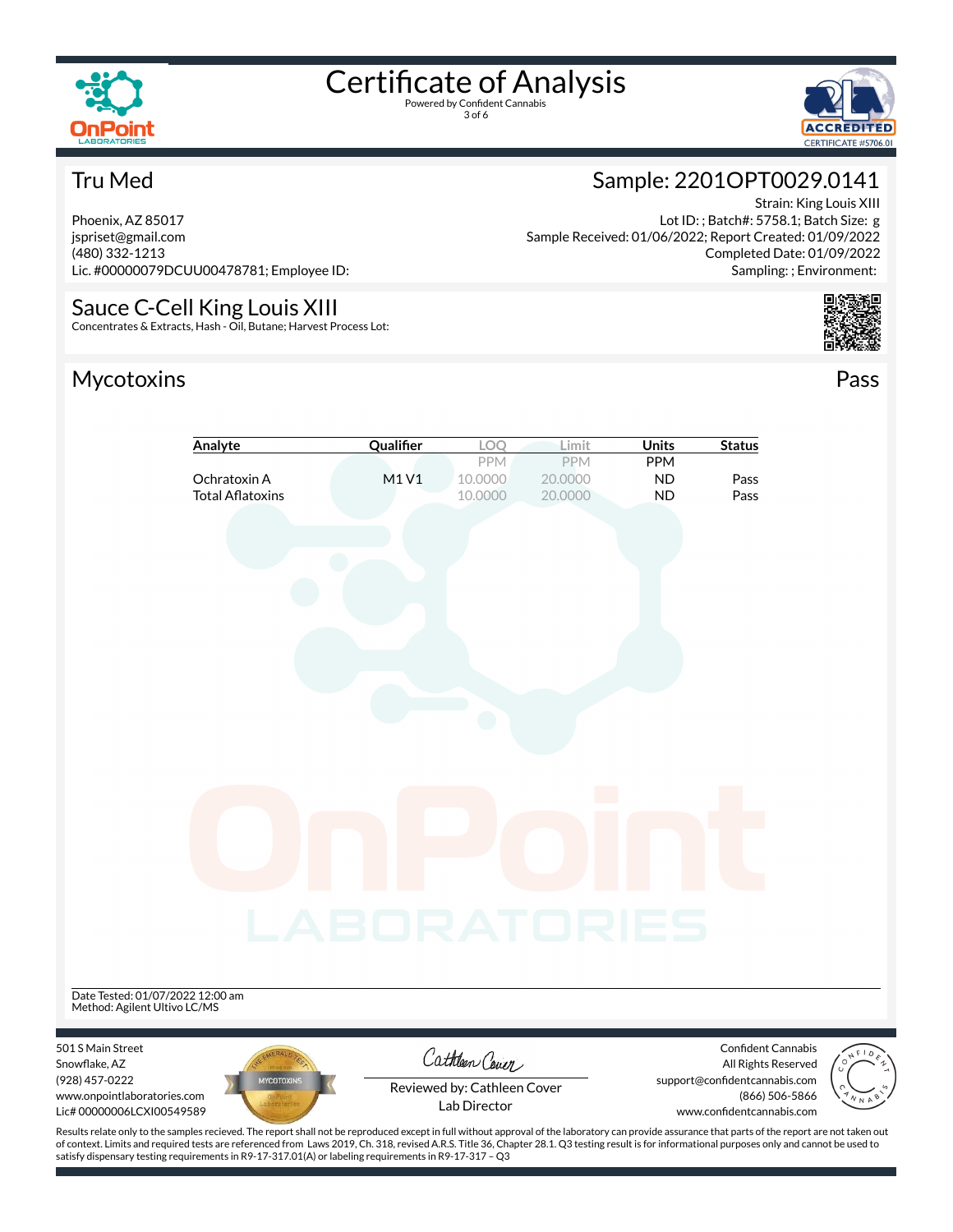

4 of 6



#### Tru Med

Phoenix, AZ 85017 jspriset@gmail.com (480) 332-1213 Lic. #00000079DCUU00478781; Employee ID:

#### Sauce C-Cell King Louis XIII

Concentrates & Extracts, Hash - Oil, Butane; Harvest Process Lot:

### Heavy Metals **Pass**

#### Sample: 2201OPT0029.0141 Strain: King Louis XIII

Lot ID: ; Batch#: 5758.1; Batch Size: g Sample Received: 01/06/2022; Report Created: 01/09/2022 Completed Date: 01/09/2022 Sampling: ; Environment:



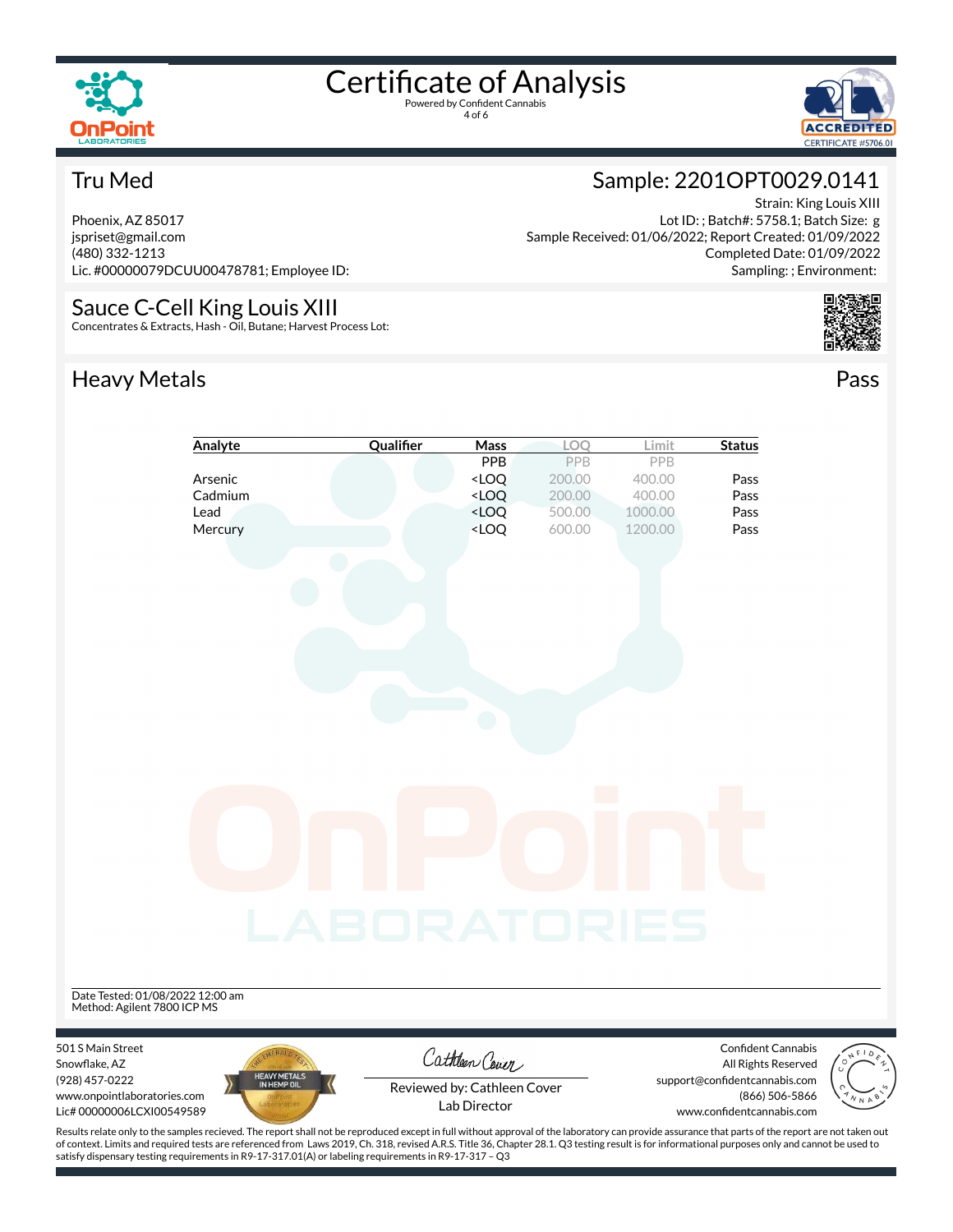



#### Tru Med

Phoenix, AZ 85017 jspriset@gmail.com (480) 332-1213 Lic. #00000079DCUU00478781; Employee ID:

#### Sauce C-Cell King Louis XIII

Concentrates & Extracts, Hash - Oil, Butane; Harvest Process Lot:

| <b>Pesticides</b>   |                |        |        |            |               |                        |                   |            |            |            | Pass          |
|---------------------|----------------|--------|--------|------------|---------------|------------------------|-------------------|------------|------------|------------|---------------|
| Analyte             | Qualifier      | LOO    | Limit  | Units      | <b>Status</b> | Analyte                | Qualifier         | LOO        | Limit      | Units      | <b>Status</b> |
|                     |                | PPM    | PPM    | <b>PPM</b> |               |                        |                   | <b>PPM</b> | <b>PPM</b> | <b>PPM</b> |               |
| <b>DDVP</b>         |                | 0.0500 | 0.1000 | <b>ND</b>  | Pass          | Hexythiazox            | M <sub>2</sub>    | 0.5000     | 1.0000     | <b>ND</b>  | Pass          |
| Abamectin           |                | 0.2500 | 0.5000 | <b>ND</b>  | Pass          | Imazalil               |                   | 0.1000     | 0.2000     | <b>ND</b>  | Pass          |
| Acephate            |                | 0.2000 | 0.4000 | <b>ND</b>  | Pass          | Imidacloprid           |                   | 0.2000     | 0.4000     | <b>ND</b>  | Pass          |
| Acequinocyl         | M2 V1          | 1.0000 | 2,0000 | <b>ND</b>  | Pass          | <b>Kresoxim Methyl</b> |                   | 0.2000     | 0.4000     | <b>ND</b>  | Pass          |
| Acetamiprid         |                | 0.1000 | 0.2000 | <b>ND</b>  | Pass          | Malathion              |                   | 0.1000     | 0.2000     | <b>ND</b>  | Pass          |
| Aldicarb            |                | 0.2000 | 0.4000 | <b>ND</b>  | Pass          | Metalaxyl              |                   | 0.1000     | 0.2000     | <b>ND</b>  | Pass          |
| Azoxystrobin        |                | 0.1000 | 0.2000 | <b>ND</b>  | Pass          | Methiocarb             |                   | 0.1000     | 0.2000     | <b>ND</b>  | Pass          |
| <b>Bifenazate</b>   |                | 0.1000 | 0.2000 | <b>ND</b>  | Pass          | Methomyl               |                   | 0.2000     | 0.4000     | <b>ND</b>  | Pass          |
| Bifenthrin          | M <sub>2</sub> | 0.1000 | 0.2000 | <b>ND</b>  | Pass          | Myclobutanil           |                   | 0.1000     | 0.2000     | <b>ND</b>  | Pass          |
| <b>Boscalid</b>     |                | 0.2000 | 0.4000 | <b>ND</b>  | Pass          | Naled                  |                   | 0.2500     | 0.5000     | <b>ND</b>  | Pass          |
| Carbaryl            |                | 0.1000 | 0.2000 | <b>ND</b>  | Pass          | Oxamvl                 |                   | 0.5000     | 1.0000     | <b>ND</b>  | Pass          |
| Carbofuran          |                | 0.1000 | 0.2000 | <b>ND</b>  | Pass          | Paclobutrazol          |                   | 0.2000     | 0.4000     | <b>ND</b>  | Pass          |
| Chlorantraniliprole |                | 0.1000 | 0.2000 | <b>ND</b>  | Pass          | Permethrins            | M <sub>2</sub>    | 0.1000     | 0.2000     | <b>ND</b>  | Pass          |
| Chlorfenapyr        | V1M2           | 0.5000 | 1.0000 | <b>ND</b>  | Pass          | Phosmet                |                   | 0.1000     | 0.2000     | <b>ND</b>  | Pass          |
| Chlorpyrifos        | M <sub>2</sub> | 0.1000 | 0.2000 | <b>ND</b>  | Pass          | Piperonyl Butoxide     |                   | 1.0000     | 2.0000     | <b>ND</b>  | Pass          |
| Clofentezine        | M <sub>2</sub> | 0.1000 | 0.2000 | <b>ND</b>  | Pass          | Prallethrin            |                   | 0.1000     | 0.2000     | <b>ND</b>  | Pass          |
| Cyfluthrin          | V <sub>1</sub> | 0.5000 | 1.0000 | <b>ND</b>  | Pass          | Propiconazole          |                   | 0.2000     | 0.4000     | <b>ND</b>  | Pass          |
| Cypermethrin        | V <sub>1</sub> | 0.5000 | 1.0000 | <b>ND</b>  | Pass          | Propoxur               |                   | 0.1000     | 0.2000     | <b>ND</b>  | Pass          |
| Daminozide          |                | 0.5000 | 1.0000 | <b>ND</b>  | Pass          | Pyrethrins             |                   | 0.5000     | 1.0000     | <b>ND</b>  | Pass          |
| Diazinon            |                | 0.1000 | 0.2000 | <b>ND</b>  | Pass          | Pyridaben              | M <sub>2</sub>    | 0.1000     | 0.2000     | <b>ND</b>  | Pass          |
| Dimethoate          |                | 0.1000 | 0.2000 | <b>ND</b>  | Pass          | Spinosad               | V1 M2             | 0.1000     | 0.2000     | <b>ND</b>  | Pass          |
| Ethoprophos         |                | 0.1000 | 0.2000 | <b>ND</b>  | Pass          | Spiromesifen           |                   | 0.1000     | 0.2000     | <b>ND</b>  | Pass          |
| Etofenprox          | M <sub>2</sub> | 0.2000 | 0.4000 | <b>ND</b>  | Pass          | Spirotetramat          | M1                | 0.1000     | 0.2000     | <b>ND</b>  | Pass          |
| Etoxazole           |                | 0.1000 | 0.2000 | <b>ND</b>  | Pass          | Spiroxamine            |                   | 0.2000     | 0.4000     | <b>ND</b>  | Pass          |
| Fenoxycarb          | M <sub>2</sub> | 0.1000 | 0.2000 | <b>ND</b>  | Pass          | Tebuconazole           | V <sub>1</sub>    | 0.2000     | 0.4000     | <b>ND</b>  | Pass          |
| Fenpyroximate       |                | 0.2000 | 0.4000 | <b>ND</b>  | Pass          | Thiacloprid            |                   | 0.1000     | 0.2000     | <b>ND</b>  | Pass          |
| Fipronil            |                | 0.2000 | 0.4000 | <b>ND</b>  | Pass          | Thiamethoxam           |                   | 0.1000     | 0.2000     | <b>ND</b>  | Pass          |
| Flonicamid          |                | 0.5000 | 1.0000 | <b>ND</b>  | Pass          | Trifloxystrobin        | M <sub>2</sub>    | 0.1000     | 0.2000     | <b>ND</b>  | Pass          |
| Fludioxonil         |                | 0.2000 | 0.4000 | <b>ND</b>  | Pass          |                        | <b>The Common</b> |            |            |            |               |



Date Tested: 01/07/2022 12:00 am Method: Agilent Ultivo LC/MS

501 S Main Street Snowflake, AZ (928) 457-0222 www.onpointlaboratories.com Lic# 00000006LCXI00549589



Cathleen Cover

Confident Cannabis All Rights Reserved support@confidentcannabis.com (866) 506-5866



Reviewed by: Cathleen Cover Lab Director

www.confidentcannabis.com

Results relate only to the samples recieved. The report shall not be reproduced except in full without approval of the laboratory can provide assurance that parts of the report are not taken out of context. Limits and required tests are referenced from Laws 2019, Ch. 318, revised A.R.S. Title 36, Chapter 28.1. Q3 testing result is for informational purposes only and cannot be used to satisfy dispensary testing requirements in R9-17-317.01(A) or labeling requirements in R9-17-317 – Q3

### Sample: 2201OPT0029.0141

Strain: King Louis XIII Lot ID: ; Batch#: 5758.1; Batch Size: g Sample Received: 01/06/2022; Report Created: 01/09/2022 Completed Date: 01/09/2022 Sampling: ; Environment: